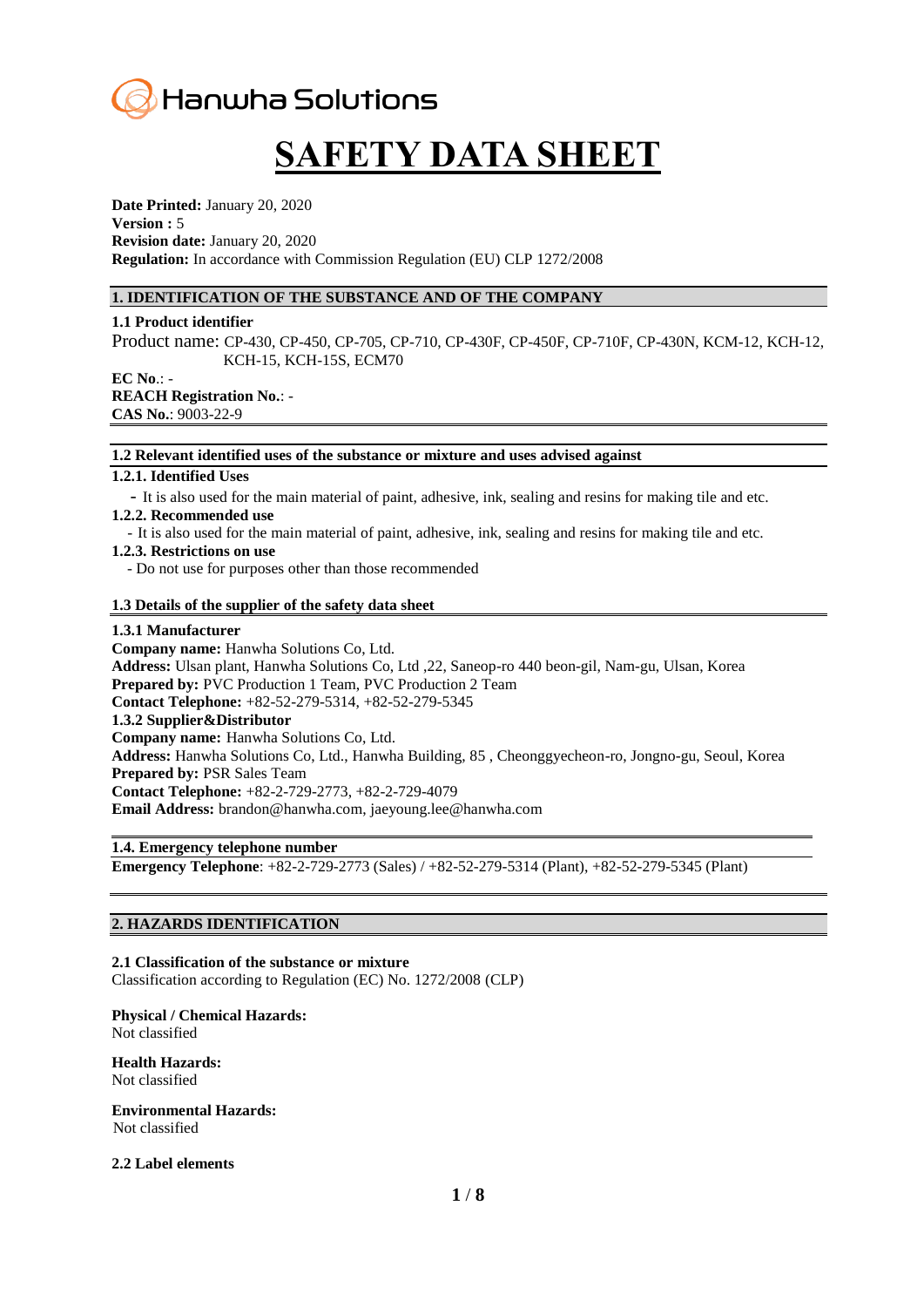

**Hazard pictograms:** Not applicable **Signal word:** Not applicable **Hazard statement:** Not applicable **Additional precautionary statements:** Not applicable

- **Precautionary statements**
- **Precaution**: Not applicable - **Treatment**: Not applicable
- **Storage**: Not applicable
- **Disposal**: Not applicable

#### **2.3 Other hazards**

- **- Additional precautionary statements:** Not applicable
- **National Fire Protection Association (NFPA)**

**Health:** 0 **Flammability:** 0

**Reactivity:** -

# **3. COMPOSITION/INFORMATION ON INGREDIENTS**

| Component                                | CAS No.         | EC No. | Conc.<br>$\frac{0}{0}$ | Classification according<br>to 1272/2008/EEC | (Pre)<br>registration No.                            |
|------------------------------------------|-----------------|--------|------------------------|----------------------------------------------|------------------------------------------------------|
| Vinyl chloride. vinyl<br>acetate polymer | $9003 - 22 - 9$ |        | 100                    | Not classified                               | 01-2119458772-30-0000  <br>$ 01-2119471301-50-0000 $ |

**\*Under EU REACH regulation, monomers in Vinyl chloride. vinyl acetate polymer are registered.**

#### **4. FIRST AID MEASURES**

#### **4.1 Description of first aid measures**

| <u>na Beschippedi of hipp and measure.</u> |                                                                                                      |
|--------------------------------------------|------------------------------------------------------------------------------------------------------|
| 4.1.1. General<br>information:             | Remove soiled or soaked clothing immediately, do not allow to dry.                                   |
|                                            | Adhere to personal protective measures when giving first aid.                                        |
|                                            | Clean body thoroughly (Bad, shower).                                                                 |
| 4.1.2. Following                           |                                                                                                      |
| inhalation:                                | Specific medical treatment is urgent.                                                                |
|                                            | Move victim to fresh air.                                                                            |
|                                            | Give artificial respiration if victim is not breathing.                                              |
|                                            | Administer oxygen if breathing is difficult.                                                         |
| 4.1.3. Following                           |                                                                                                      |
| skin contact:                              | In case of contact with substance, immediately flush skin with running water at least 20<br>minutes. |
|                                            | Remove and isolate contaminated clothing and shoes.                                                  |
|                                            | Get immediate medical advice/attention.                                                              |
| 4.1.4. Following                           |                                                                                                      |
| eye contact:                               | In case of contact with substance, immediately flush eyes with running water at least 20<br>minutes. |
|                                            | Get immediate medical advice/attention.                                                              |
| 4.1.5. Following                           |                                                                                                      |
| ingestion:                                 | Do not let him/her eat anything, if unconscious.                                                     |
|                                            | Get immediate medical advice/attention.                                                              |
|                                            |                                                                                                      |

## **4.1.5. Self-protection of the first aider:** First aider : Pay attention to self-protection!

#### **4.2 Most important symptoms and effects, both acute and delay Acute effects :**

- Symptoms and effect : None known

#### **4.3 Indication of immediate medical attention and notes for physician**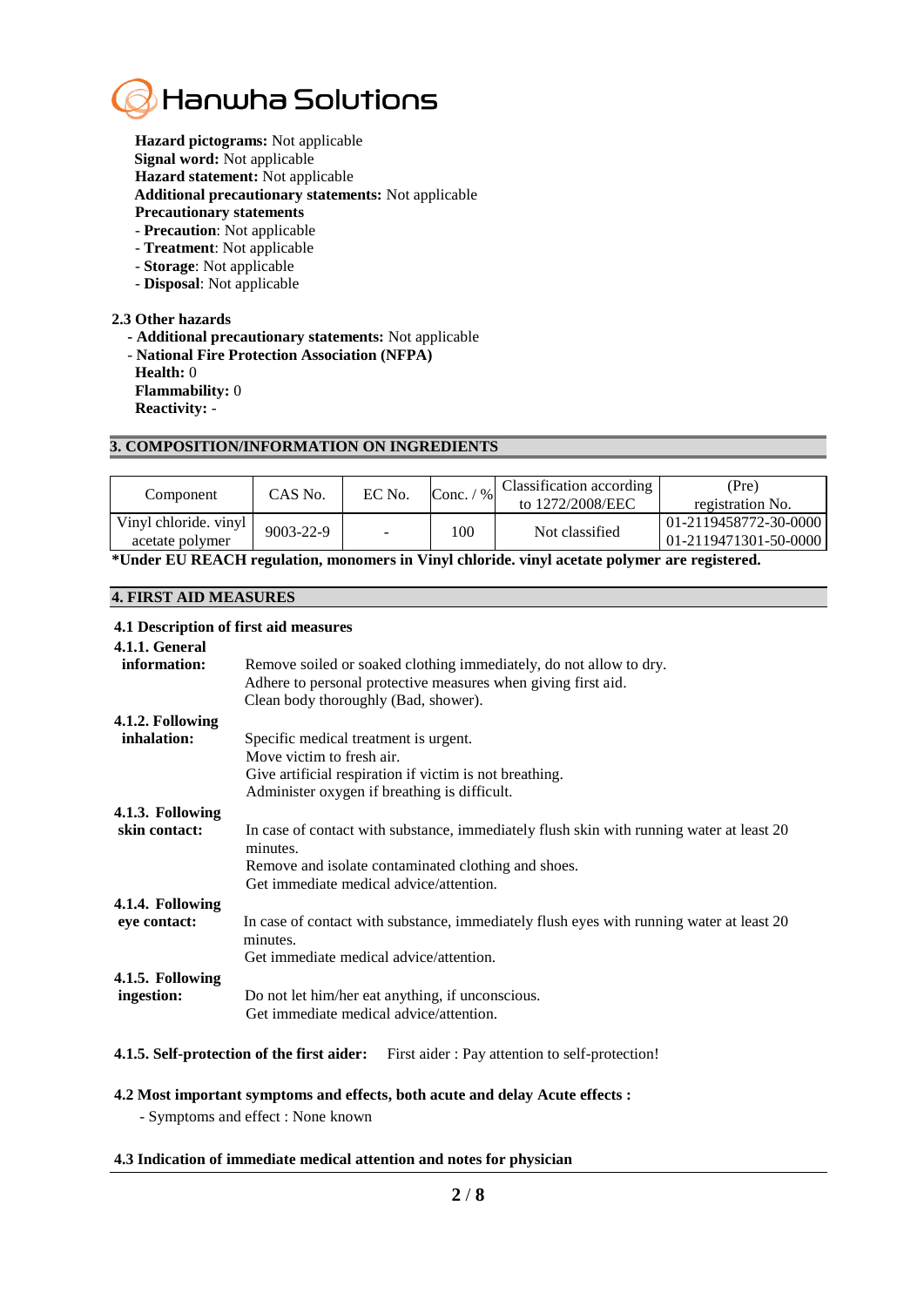

-Ensure that medical personnel are aware of the material(s) involved and take precautions to protect themselves.

# **5. FIRE-FIGHTING MEASURES**

#### **5.1 Extinguishing media**

- Suitable extinguishing media: Use regular foam, water,  $CO<sub>2</sub>$ , dry fire extinguisher when fighting fires involving this material.

- Unsuitable extinguishing media: Not available

#### **5.2 Special hazards arising from the substance or mixture**

- Thermal decomposition products: halogen compound, carbon oxides
- Dust may form explosive mixtures with air.
- May be ignited by heat, sparks or flames.
- Containers may explode when heated.
- Some of these materials may burn, but none ignite readily.
- Fire will produce irritating and/or toxic gases.
- If inhaled, may be harmful.

#### **5.3 Advice for firefighters**

- Dike fire-control water for later disposal; do not scatter the material.
- Move containers from fire area if you can do it without risk.
- Fire involving Tanks; Cool containers with flooding quantities of water until well after fire is out.
- Fire involving Tanks; Withdraw immediately in case of rising sound from venting safety devices or discoloration of tank.
- Fire involving Tanks; Always stay away from tanks engulfed in fire.

#### **6. ACCIDENTAL RELEASE MEASURES**

#### **6.1 Personal precautions, protective equipment and emergency procedures**

- Absorb spills with inert material (e.g., dry sand or earth), then place in a chemical waste container.
- Eliminate all ignition sources.
- Stop leak if you can do it without risk.
- Please note that materials and conditions to avoid.
- Ventilate the area.
- Do not touch or walk through spilled material.
- Prevent dust cloud.

#### **6.2 Environmental precautions**

- Prevent entry into waterways, sewers, basements or confined areas.

#### **6.3 The methods of purification and removal**

- Small Spill; Flush area with flooding quantities of water. And take up with sand or other non-combustible absorbent material and place into containers for later disposal.
- Large Spill; Dike far ahead of liquid spill for later disposal.
- With clean shovel place material into clean, dry container and cover loosely; move containers from spill area.

# **7. HANDLING AND STORAGE**

#### **7.1 Precautions for safe handling**

- Please note that materials and conditions to avoid.
- Wash your hands thoroughly after handling.
- Please work with reference to engineering controls and personal protective equipment.\
- Be cautious with the lumber injury for the resin bag is 25kg. And prevent the resin bag not to spill by peaks and excessive force.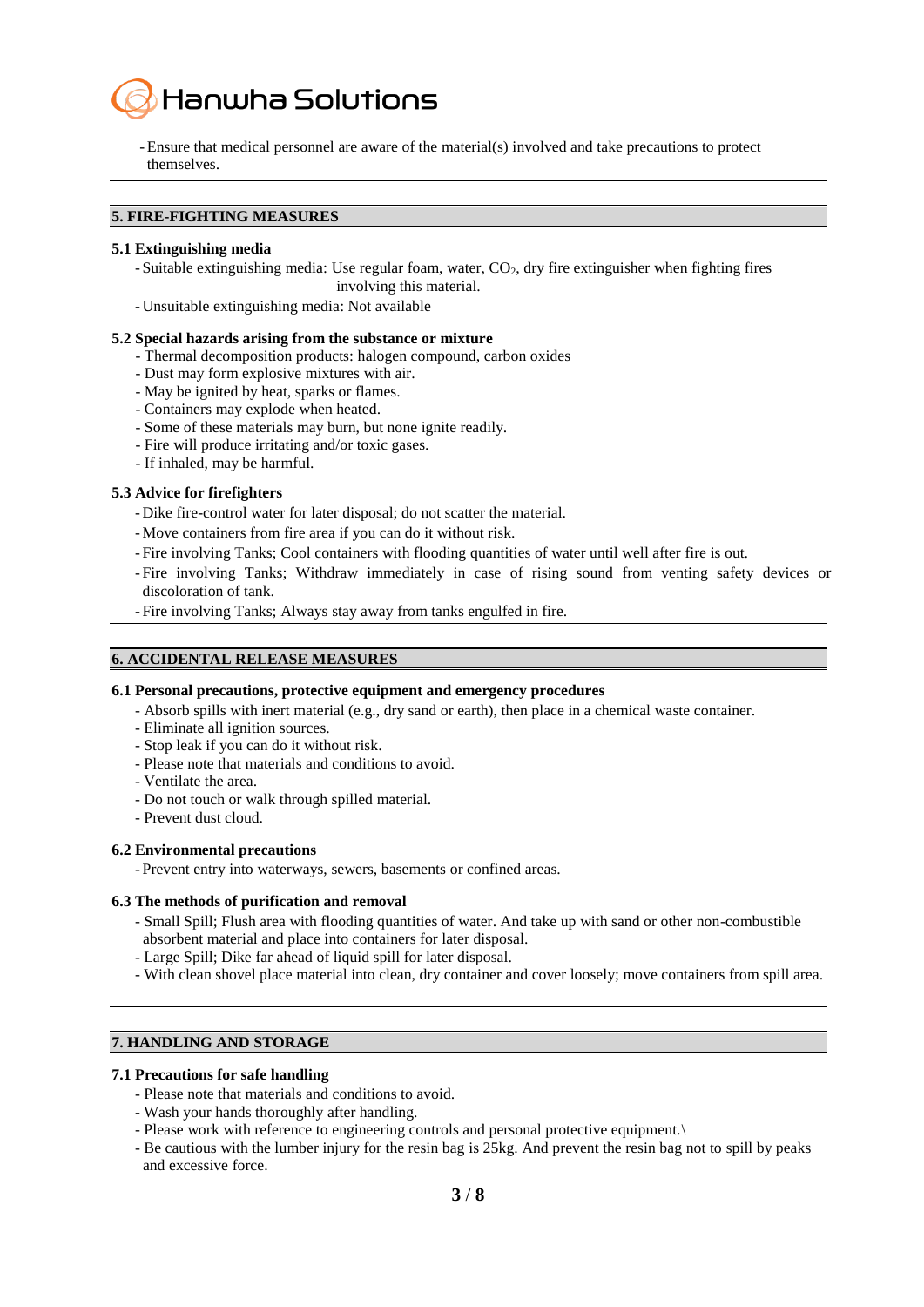

- Be cautious about the safety accidents could happen when carrying and piling up the products.

#### **7.2 Conditions for safe storage, including any incompatibilities**

- Protect from sunlight and store in a closed container.
- Store in cool and dry place.
- Please note that there are materials and conditions to avoid.

#### **8. EXPOSURE CONTROLS / PERSONAL PROTECTION**

#### **8.1 Control parameters**

#### **Occupational Exposure limits**

- **ο EU regulation:**
- **-** Not available

#### **ο U.S regulation :**

- **-** NIOSH: Not available
- **-** OSHA: Not available
- **ο ACGIH:** Not available
- **ο Biological exposure index:** Not available
- **ο Others:**
- Not available
- **ο DNELs, PNECs:** Not available

#### **8.2 Exposure controls**

#### **Appropriate engineering controls:**

- Good general ventilation (typically 10 air changes per hour) should be used.
- Ventilation rates should be matched to conditions.
- -If applicable, use process enclosures, local exhaust ventilation, or other engineering controls to maintain airborne levels below recommended exposure limits.
- -If exposure limits have not been established, maintain airborne levels to an acceptable level.

# **Individual protection measures, such as personal protective equipment:**

**Respiratory protection:**

- Wear EU CLP 1272/2008 approved full or half face piece (with goggles) respiratory protective equipment when necessary.

#### **Eye protection:**

- Wear safety goggles as follow if eye irritation or other disorder occur.

- ; In case of gaseous state organic material: enclosed safety goggles
- ; In case of vapour state organic material: safety goggles or breathable safety goggles
- ; In case of particulate material: breathable safety goggles
- An eye wash unit and safety shower station should be available nearby work place.

#### **Hand protection:**

- Wear appropriate protective gloves by considering physical and chemical properties of chemicals.

#### **Body protection:**

- Wear appropriate protective clothing by considering physical and chemical properties of chemicals.

## **9. PHYSICAL AND CHEMICAL PROPERTIES**

#### **9.1 Information on basic physical and chemical properties**

| <b>Appearance</b> |               |
|-------------------|---------------|
| Description :     | Solid         |
| Color:            | white         |
| Odor:             | Sweet odor    |
| Odor threshold:   | Not available |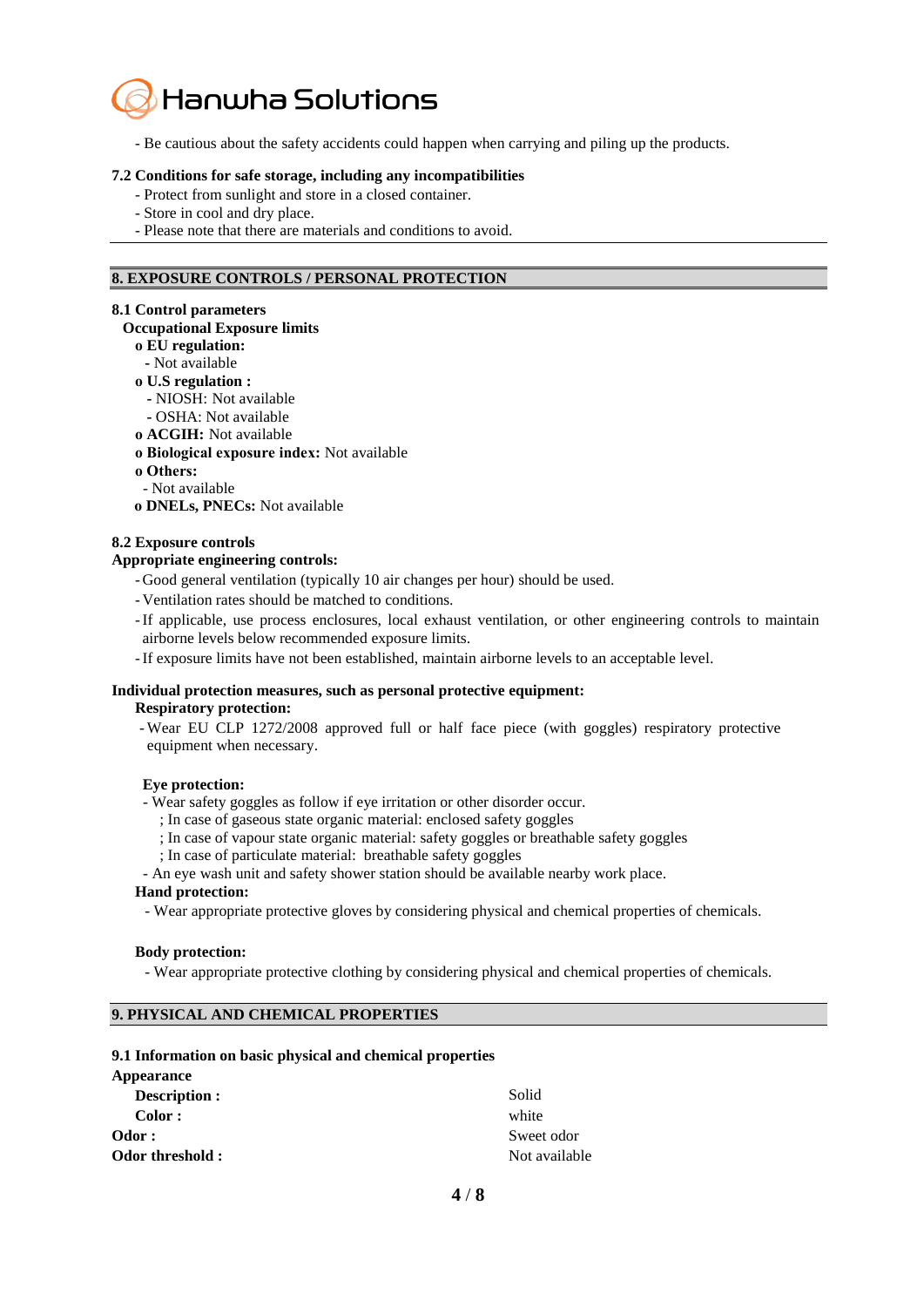

| Not available      |
|--------------------|
| Not available      |
| Not available      |
| $391^{\circ}$ C    |
| Not applicable     |
| Not available      |
| Not available      |
| Not applicable     |
| Not available      |
| 1.4                |
| Not available      |
| Not available      |
| 454 °C             |
| Not available      |
| Not available      |
| Not available      |
| Not available      |
| 40,000-70,000 (Mw) |
|                    |

 $\mathbf{N}$ 

# **10. STABILITY AND REACTIVITY**

# **10.1 Reactivity/Chemical stability/Possibility of hazardous reactions**

- Stable under normal temperatures and pressures.
- -It is not polymerization.

#### **10.2 Conditions to avoid**

- Keep away from heat/sparks/open flames/hot surfaces.

#### **10.3 Incompatible materials**

- Not available

#### **10.4 Hazardous decomposition products**

-Carbon oxides, Acid halogen compound

# **11. TOXICOLOGICAL INFORMATION**

| 11.1 Information on toxicological effects |               |
|-------------------------------------------|---------------|
| (a) Acute toxicity                        |               |
| Oral                                      | Not available |
| Dermal                                    | Not available |
| Inhalation                                | Not available |
| (b) Skin Corrosion/ Irritation            | Not available |
| (c) Serious Eye Damage/<br>Irritation     | Not available |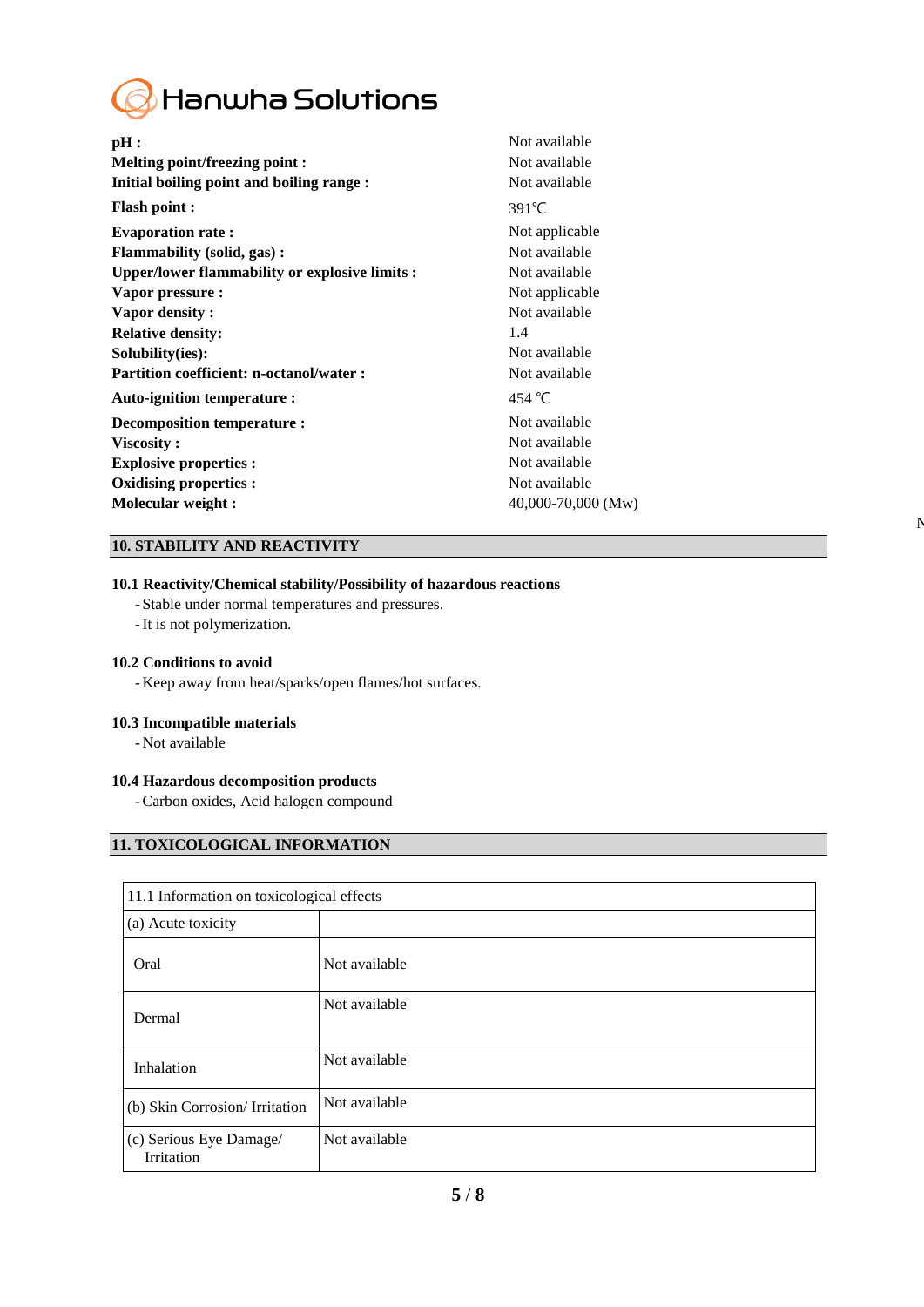Hanwha Solutions

| (d) Respiratory sensitization                           | Not available  |
|---------------------------------------------------------|----------------|
| (e) Skin Sensitization                                  | Not available  |
|                                                         | Not classified |
| (f) Carcinogenicity                                     | IARC : Group 3 |
| (g) Mutagenicity                                        | Not available  |
| (h) Reproductive toxicity                               | Not available  |
| (i) Specific target organ<br>toxicity (single exposure) | Not available  |
| (j) Specific target organ<br>toxicity (repeat exposure) | Not Classified |
| (k) Aspiration Hazard                                   | Not available  |

# **12. ECOLOGICAL INFORMATION**

| 12.1 Toxicity                                 |               |
|-----------------------------------------------|---------------|
| Acute toxicity                                | Not available |
| Chronic toxicity                              | Not available |
| 12.2 Persistence and<br>degradability         | Not available |
| 12.3Bioaccumulative<br>potential              | Not available |
| 12.4 Mobility in soil                         | Not available |
| 12.5 Results of PBT<br>and vPvB<br>assessment | Not available |
| 12.6 Hazardous to<br>the ozone layer          | Not available |
| 12.7 Other adverse<br>effects                 | Not available |

# **13. DISPOSAL CONSIDERATIONS**

#### **13.1 Waste treatment methods**

Waste disposal according to directive 2008/98/EC, covering waste and dangerous waste.

#### **13.1.1 Product/Packaging disposal:**

- Waste synthetic polymer compounds shall be incinerated.
- If incineration is not possible, Waste synthetic polymer compounds shall be crushed, cut or melted to a size at which the maximum diameter is 15 cm or less and thereafter be disposed in a stable landfill facility.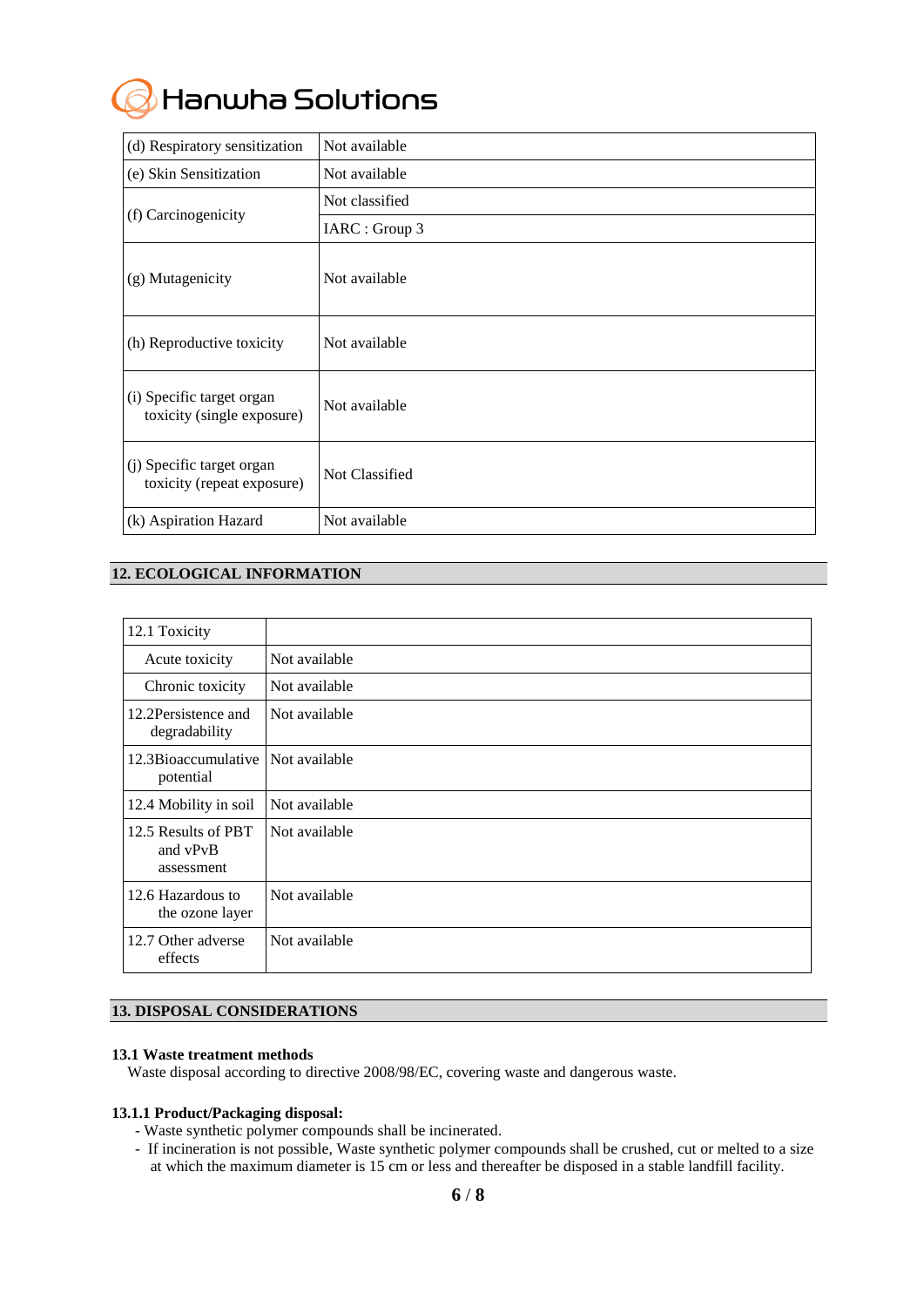

#### **13.1.2 Waste treatment-relevant information:**

- Waste must be disposed of in accordance with directive 2008/98/EC.

#### **13.1.3 Sewage disposal-relevant information:**

- Release to the environment or sewage system is prohibited. Must be treated as hazardous waste.

#### **13.1.4 Other disposal recommendations:** Not available

# **14. TRANSPORT INFORMATION**

**14.1 UN No. :** Not applicable

#### **14.2 UN Proper shipping name:** Not applicable

#### **14.3 Transport Hazard class**

ADR: Not applicable IMDG: Not applicable ICAO/IATA: Not applicable RID: Not applicable

**14.4 Packing group:** Not applicable

**14.5 Environmental hazards:** Not applicable

**14.6 Special precautions for user in case of fire:** Not applicable **in case of leakage:** Not applicable

# **15. REGULATORY INFORMATION**

#### **15.1 Safety, health and environmental regulation/legislation specific for the substance or mixture**

**EU Regulatory Information EU classification EU 1272/2008(CLP) Classification:** Not regulated **Risk phrases:** Not regulated  **Safety phrases:** Not regulated **EU SVHC list**: Not regulated **EU Authorisation list**: Not regulated **EU Restriction list**: Not regulated  **Waste Framework Directive 2008/98/EC:** Not regulated

#### **Foreign Inventory Status**

- Korea management information: Existing Chemical Substance (KE-35350)

**-** U.S.A management information: Section 8(b) Inventory (TSCA): Present

- Japan management information: Existing and New Chemical Substances (ENCS): Present  $((6)-76, (6)-82)$ 

- China management information: Inventory of Existing Chemical Substances (IECSC): Present (24733)

- Australia management information: Australian Inventory of Chemical Substances (AICS): Present

- Canada management information: Domestic Substances List (DSL): Present

- New Zealand management information: New Zealand Inventory of Chemicals (NZIoC): May be used as a

single component chemical under an appropriate group

standard. - Philippines management information: Philippine Inventory of Chemicals and Chemical Substances

(PICCS): Present